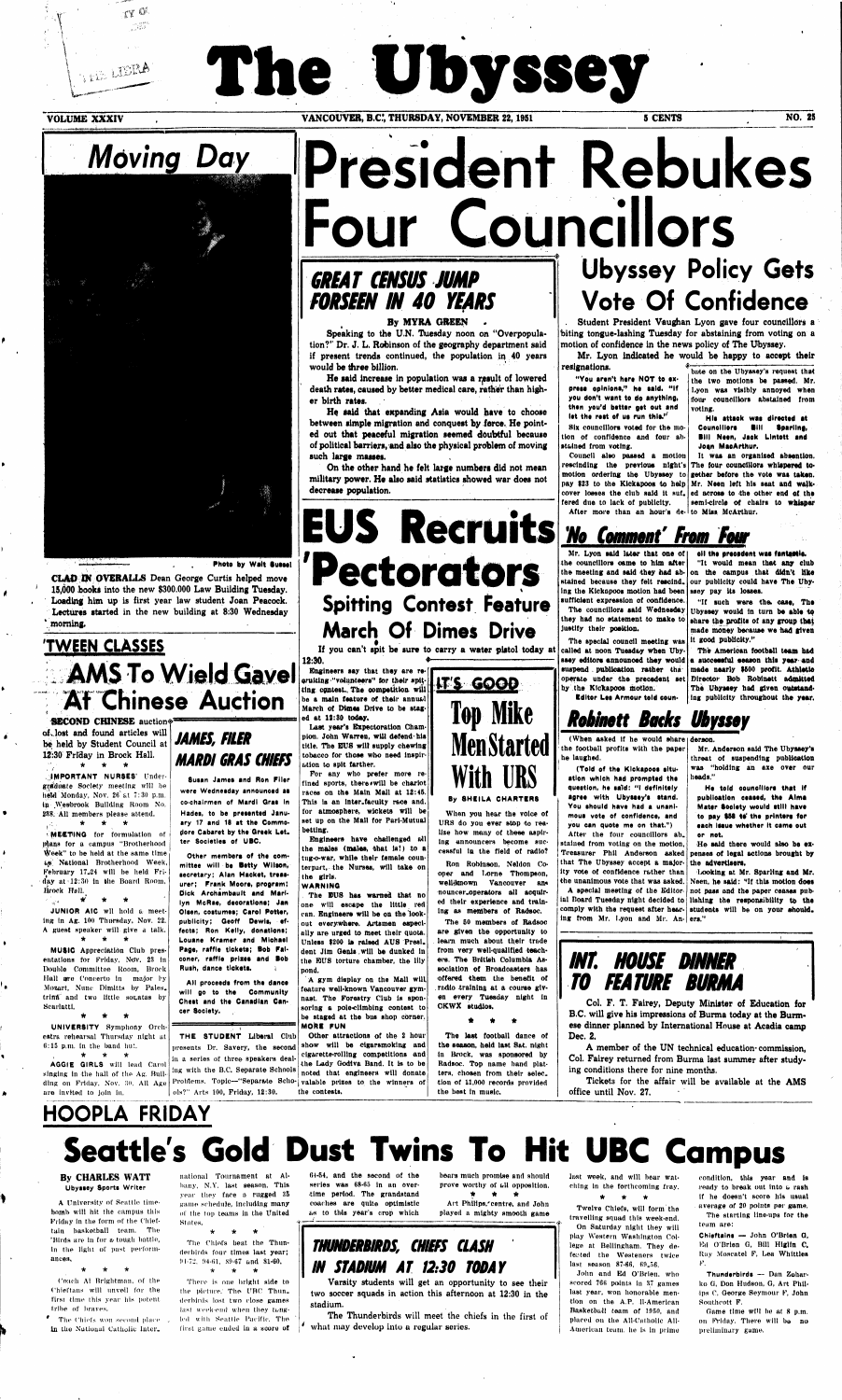# **THE UBYSSEY**

#### MEMBER CANADIAN UNIVERSITY PRESS

Authorized as second class mail by the Post Office Dept. Ottawa. Student subscriptions \$1.20 per year (included In AMS fees). Mail subscription \$2.00 pr. year. Single copies five cents. Published throughout the University year by the Student Publications Board of the Alma Mater Society, University of British Columbia. Editorial opinions expressed herein are those of the editorial staff of the Ubyssey, aud not necessarly those of the Alma Mater Society or of the University.

For display advertising, phone ALma 3253 **EDITOR-IN-CHIEF LES ARMOUR** 

EXECUTIVE EDITOR—ALLAN GOLDSMITH MANAGING EDITOR—DOUG HEAL News Editor, Alex MacGillivray; City Editor, Dennis Blake; CUP Editor, Sheila Kearns; Women's Editor, Florence McNeil; Fine Arts Editor, John Brockington; Copy Editor, Jean Smith.

**Senior Editor— EL8IE QORBAT** 

Futhermore, the failure of any one of these activities can always be conveniently blamed on lack of publicity. A campus newspaper is a first class scape-goat and its weary editors can usually be relied upon to nod their heads in what can, with a little stretch of the imagination, be taken as agreement.

# **Fun, Games, And Nonsense**

Producing a student newspaper is probably one of the most entertaining tasks in the world — but it is probably one of the most thankless and heart-breaking, too.

A volunteer organization necessarily leaves much to be desired from the point of view of efficiency. Inevitably it makes mistakes and, because those mistakes are made in print, are available for public scrutiny and on file for ever, dissatisfaction is bound to be rampant.

There are more than 70 student groups on this campus—and each is convinced that its activities are far more important than the combined endeavors of the other 69.

If that was their view, they should have dismissed the editors and appointed more competent individuals.

This, usually, is the end of it.

But a club called the Kickapoos which, we understand, is devoted to making whoopee on behalf of the athletic directorate, decided last week that it would be far more interesting to take their beef to Student Council and, by way of'a new sort of game, contrived to bill The Ubyssey for their losses.

They maintained (despite the fact that they were given three columns of 36 point type on the third page) that lack of Ubyssey publicity had ruined them.

An unthinking council agreed and ordered The Ubyssey to pay \$26.

Now \$26 is a trivial amount and, of itself, nothing to get hot under the collar about.

> All four might, therefore, be well advised to buckle down to work and cut the horse-play.

But it should have been quite obvious to council that every other group on the campus would seize on the first available opportunity to follow suit and that Ubyssey editors would henceforth spend most of their time in the council arguing futilely against a series of insane demands.

On page one of Tuesday's Ubyssey, there ls a story about staffer, Sheila Kearns winning an award with an American magazine. Right in the headline she's referred to as "Our Sheila." And on the same page there is a story by Dot Auerbach she's called "Our Dot" in the head.

It should also have been obvious to councillors that their vote implied that they felt that Ubyssey editors were not competent to judge whether or not a story should appear qn page three or page one.

1 was a member of the famous Coon and Carson expedition of 1951. (From Ontario's hinter-

**Letter** to **the Editor** 

The Ubyssey therefore suspended publi-

cation at once.

As we stepped into the shower room, a suspicious-looking character fixed me with a comradely grin.

On Tuesday, the Editorial Board agreed to resume publication if council reversed the order requiring us to pay \$26 to the Kickapoos and if council passed a unanimdus motion of confidence in our news policy.

Before I could realize what was happening, he spun me about and began vigorously massaging my shoulder blades. Then he turned around and I dazedly returned the service.

That's the worst sign of it. Co-operation between strangers.

Council immediately reversed the order and a motion of confidence in Ubyssey news policy passed by a vote of 6 to 0—with, however, four members abstaining.

The four gutless wonders who refused to commit themselves—Mr. Sparling, Mr. Neen, Mr. Lintott, and Miss MacArthur have not had an enviable record on student council.

AMS President Vaughn Lyon showed that he was good and fed up with them Tuesday afternoon.

In fact, he went so far as to indicate that he would be happy to receive their resignations.

These same four were all behind the abortive plot in the early part of the term to remove Mr. Lyon from office. They fell rather flat on their faces but they have continued undaunted to disrupt as much student activity as possible.

Mr. Neen's work with the Undergraduate Societies Committee has not been distinguished. He seized the spotlight for a brief period during the constitutional revision debate but he played only a minor role in the months of spade work which went into the plans.

He will probably go down in history as the man who blew his top over the perennial

question of council blazers.

Mr. Lintott has made a minor shambles out of his work as co-ordinator. The number of double bookings, the endless confusion over activities, the whole haphazard trend of student meetings speak ill of his effort.

If U of M students want to be antiroyalist, that's their business.

Mr. Sparling, as even members of his athletic directorate will admit, has spent far more time raising hob with everybody else than organizing athletics.

Miss MapArthur's actions cannot be taken seriously. Her point of view vacillates from hour to hour and it would be folly to ascribe any meaning to it.

If U of M editors can be fired for blasting royalty then UBC editors can be fired for blasting Boss Johnson.

# **Up A Tree With Chuck Coon**

# **CHUCK SEES RED MENACE IN UBYSSEY**

If the headline writer had room he would have (wrote "Comrade Sheila" and "Comrade Dot!" "Our" ls merely a cover for the comrade handle. That's communism!

And on the editorial page is a piece by Joe Schleslnger suggesting Mamooks set the, artistic standard of posters displayed on campus. Regimented art! Another sign of Communism.

I believe Its spreading from the east for I encountered the most obvious sign in Calgary, Alberta.

# NEW RONDEZVOUS **For Your Club and Group**

**Dances** 

1

I think it is my duty as a citizen of one of the finest trees on the campus to warn you about the Communist menace which is rearing its ugly head in this paper.

> "You scrub my back and I'll scrub yours," he ordered.'

Communism!

Remember if anyone tries to help you with anything, particularly a stranger, avoid him, or . ber, like the plague because him, or her is a deep deep shade of red.

(Copies of Mr. Coon's hook, "How to Spot a Communist" can be obtained from room X, second sub-basement, Brock Hall, for a red leaf from a coconut tree).

Why do we write exams? Are these legalized methods of 3rd degree torture foisted upon the student body at regular intervals really necessary? Also, are the methods used to extort information from the aspiring student indicative of the

lands to the civilization of B.C. in 21 days by car). We stopped at the Calgary YMCA for a shower.

**Dangerous And Petty** 

Ubyssey staffers are tired of it and we think most other students are equally fed up. all turn out.

Few university actions have appeared at once so dangerous and so petty as that of the University of Montreal student council in dismissing the editor of their student newspaper for his anti-royalist writings.

Just how anti-royalist the students involved were, we don't know. But the Canadian Press story which appeared last Friday in Vancouver newspapers cited the most flagrant attack as a cartoon depicting the Princess dragging Prince Philip across the\* U of M campus toward a marionette student who was shown bowing like a clockwork dummy.

We can gather from that that the student who drew the cartoon felt that the poor old prince was henpecked, that the princess was domineering and that the U of M student body was either overawed by the royal visit or crowed into submission by university threats.

All of which might be true. But even supposing it isn't, why shouldn't a student paper be free to lambast royalty?

We happen to believe that something very real and very important would be lost if British royalty disappeared tomorrow.

But royalty is costly, it smacks of privi-

lege and anything but democracy, it reminds French Canadians of what they feel have been acts of discrimination against them by the English speaking half of Canada.

If they go over the deep-end and lose sight of good taste then someone should give them a lesson in good taste and ask them to apologise.

Student freedom is as vital as any of the other freedoms our society is supposed. to maintain.

If a Soviet student newspaper were closed down because its editors poked fun at Uncle Joe we would cite the instance as a prime example of slave conditions in the USSR. Even if the action came from a Russian student council we would still label it orders from above.

Yet we are prepared to sit back and let a Canadian editor go down the drain without a word of protest because we seem to think that no one is likely to carry the thing to its logical conclusion.

Think it over.

**FOR RENT** 

LARGE FRONT BEDROOM. Warm, clean, Ught. Suitable far two gentlemen students. Phone Wednesdays on or after five, other days. Phone AL 0371R. R. C. Rutledge.  $\bullet$  25—3

**TRANSPORTATION**  WANTED - RIDE FROM VICIN-Ity 25th and Cambie Mon. to Fri. Phone FA 1890L.

#### LOST and FOUND

LOST — PAIR OF GLASSES IN brown case. Name Inside. Please return to Lost and Found. Reward. LOST — WATERMAN'S PEN. sold top. Please return to Lost & Found or phone KE 6390L.

### **NOTICES**

MEETING FOR MARDI - GRAS chorus. Tall and short girls, Thurs. noon, Nov. 22, In HM 5. Important

**FOR SALE**  LOVELY GOLD FORMAL NEW York model, half price. TA 4679. 24—2 TWO TICKETS FOR TUESDAY

evening performance of SW Ballet. Call MacLeod, CE 0254, after 0 p.m.

#### LOST AND FOUND

LOST — BLACK FOUNTAIN TEN Eng. 406. Please contact Eddie *ut*   $CE$  4284. 21—4 **COACHING** 



TWO 4TH YEAR CHEMISTRY students will coach or hold class-

es ln Chem 100, 200, 300 for students who require help in these subjects. Phone AL 1296L between 7 and 8 p.m.  $22-10$ FRENCH STUDENTS. COACH-Ing by specialist. M.A. (UBC) Phonetic School at Sorbonne, Paris. Numerous successes with backward students. AL 2792Y. 22—3 **TYPING** 

TYPING DONE AT HOME. REASonable and accurate. CE 9778, Mrs. MacLeod, 2496 West 8th Ave.  $16 - 10$ 

TYPING, ESSAYS, Theses, manuscripts, card work, letters of application. Notes a specialty and mimeographing. Eloise Street, Dalhousie Apts., University Area,

Campus rates. AL  $0655R$ . TYPING OF ALL KINDS BY AN experienced graduate, Accurate and reasonable. Half block from UBC bus terminal. 4633 W. 8th. AL 3242L.

Hrs.: 0 a.m. to S p.m.; Saturdays *9* a.m. to nooa

### **Loost** Leaf Mote Books, Exercise **looks**  And Scribblers

GRAPHIC ENGINEERING PAPER, BIOLOGY PAPER LOOSE LEAF REFILLS, FOUNTAIN PENS AND INK

AND DRAWING INSTRUMENTS

Owned and Operated by the University of B.C.

**BSSES** 

Ù.

- **Meetings**
- **Socials**
- **Frat.** and **Sorority Do's**

# **Lion's Gate Halls**

One ot Finest Social Centres In City

Host Modern Appointments—Small Dance Floor, Stage, Etc.

*Modern - New* **—** *Reasonable* 

Phone CE. 8514 for open dates

2611 West Fourth Corner Trafalgar

*v*